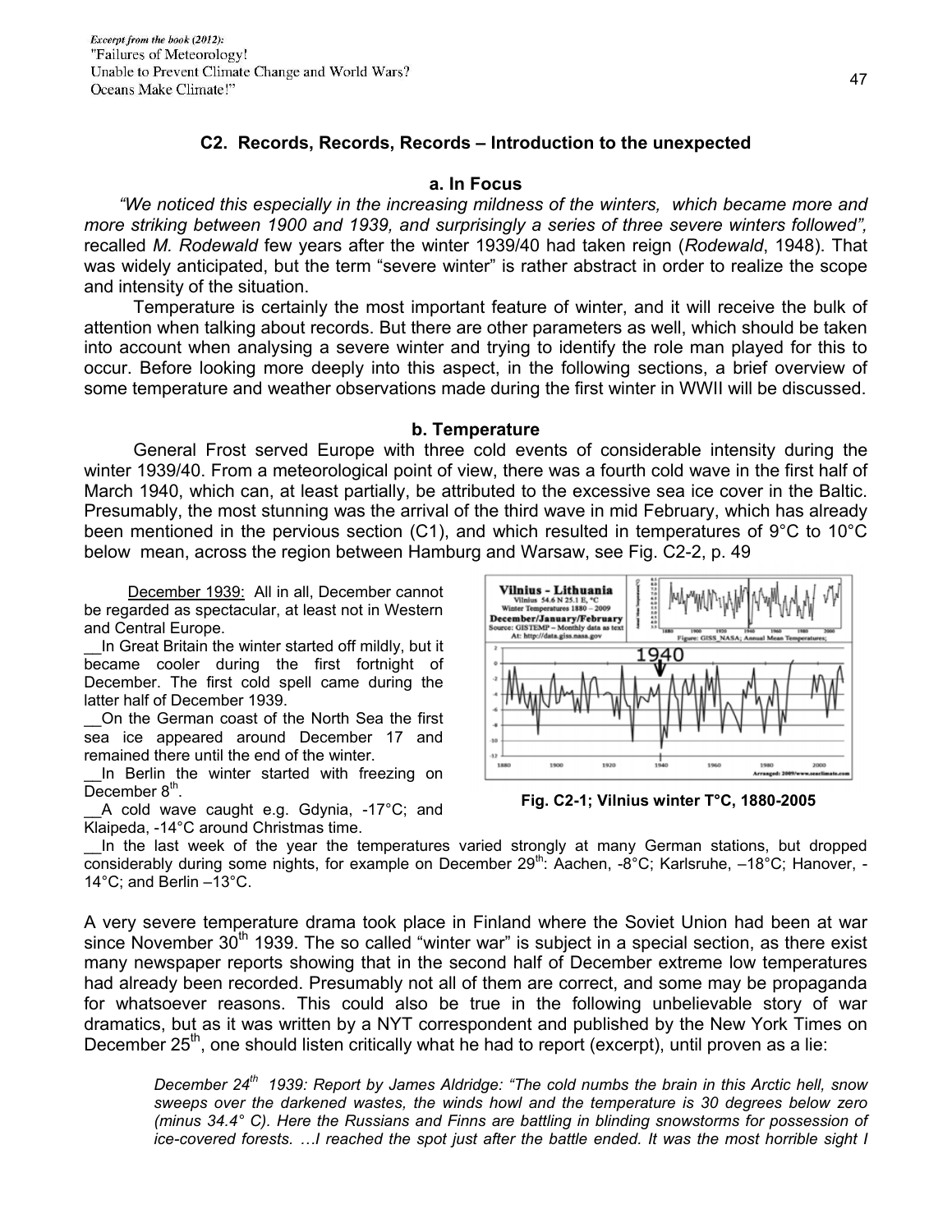*had ever seen. As if the men had been suddenly turned to wax, there were two or three thousand Russians and a few Finns, all frozen in fighting attitudes. Some were locked together, their bayonets within each other's bodies; some were frozen in half-standing positions; some were crouching with their arms crooked, holding the hand grenades they were throwing; some were lying with their rifles shouldered, their legs apart….Their fear was registered on the frozen faces. Their bodies were like statues of men throwing all their muscles and strength into some work, but their faces recorded something between bewilderment and horror." (NYT, December 25 , 1939).* 

The arrival of winter was also felt in more southern regions:

December 28, 1939; Snow storms sweep Denmark (Frankfurter Zeitung, December 29, 1939); December 29; Ice closes Danube to German supplies; Rail traffic expected to be hampered by snow (NYT, Dec. 30);

December 29; From Agram in Yugoslavia temperature of minus 32°C is reported.

(Neue Zürcher Zeitung, Dec. 31);

\_\_December 30; Milan –10°C. during Saturday night. Genoa and Triest heavy snow storms (Neue Zürcher Zeitung, Dec. 31, 1939).

December 30: "An unprecedented and severe snow storm in Naples region today indirectly caused a train wreck in…". "Rome's heaviest snowfall in recorded history - six inches - …" (NYT, December 31, 1939, and the Neue Zürcher Zeitung, Jan. 2, 1940), but snow fall lasted for only eight hours. The snow melted away in a few hours on January 1<sup>st</sup> 1940;

December 30; Rome covered by 25-30 cm snow; Venice minus 5°C; Finland's Arctic Front minus 48°C; record cold in Sweden and Norway with minus 40°C; severe cold in Yugoslavia with minus 23°C (Frankfurter Zeitung);

December 31; cold wave in Bulgaria;, the lowest values at Rustschuk on the Danube River with minus 20°C. Banja Luka/Westbosnia: minus 27°C; in Slovenian cities minus 26°C.

Dec. 31<sup>st</sup> 1940; The Atlantic island Madeira reports a violent storm on Sunday (December 31) with heavy flooding. (Neue Zürcher Zeitung, January 2 1940).

#### January 1940:



Arnd Bernaerts (2012) "Failures of Meteorology! Unable to Prevent Climate Change and World Wars? Oceans Make Climate!"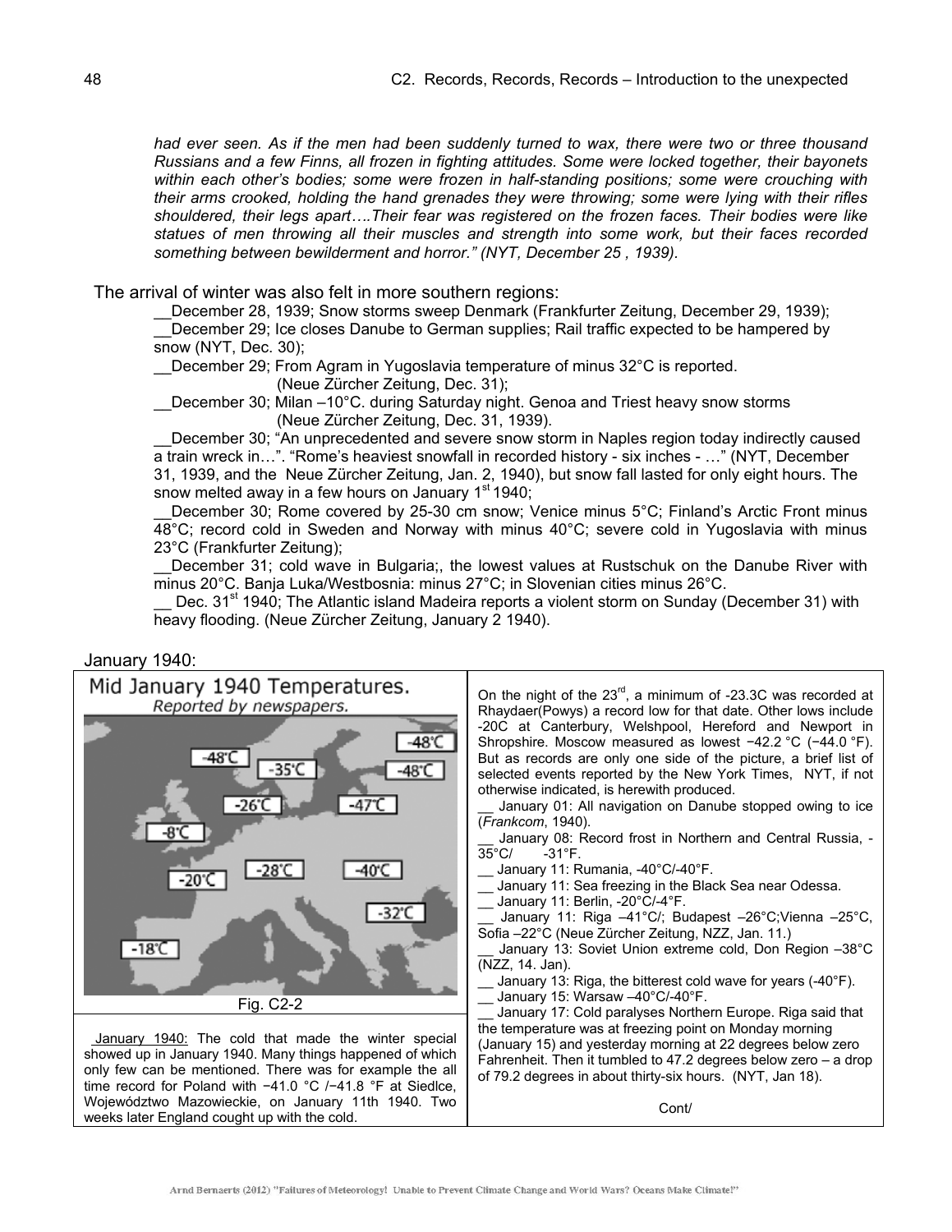

# **c. More remarkable weather events**

 **Too little and too much rain.** The war started with a very annoying lack of rain for Poland, which the military had expected to defend their country against the German invaders because of mud and impassable roads. Instead, it rained heavily in Western Europe, from Wales in the UK to Bavaria and Austria at a number of stations above average by 200% in September, and sometimes 300% in October and November. Also the USA experienced contrasts between heavy rain and high dryness (see TM5, p. 59), which raises the question, whether a too dry Northern Hemisphere paved the way for General Frost to increase his influence in regions outside the Arctic during the forthcoming winter. More details in a later section.

 **A shift of wind over northwestern Europe**. In autumn there was a great wind shift from usually south-west to north-west, which resulted for England in a mean wind direction from the north-east quarter for the entire winter 1939/40, the only one of three since 1814 (more at: C5).

 **Blocking of the west-wind-drift**. One of the decisive parameters of the weather conditions in the autumn of 1939 was the extensive blocking of circulation of Atlantic moist air (cyclones) via western and central Europe eastwards. At the end of October 1939 the analyst of the German weather service "Seewarte" came to the conclusion (on November 2<sup>nd</sup>, 1939) that:

*"The current reports have pointed out a number of times that the west wind drift (WWD) in the moderate latitudes is very low this year or is almost completely lacking over Europe."* 

It was not the first time that the daily weather analysis had given an indication about the weakness of the WWD in autumn 1939. This was, in close relation to other weather events, a strong indicator of the involvement of war in general, and of naval war in particular, in the running of atmospheric processes, and will receive further attention (more: C5).